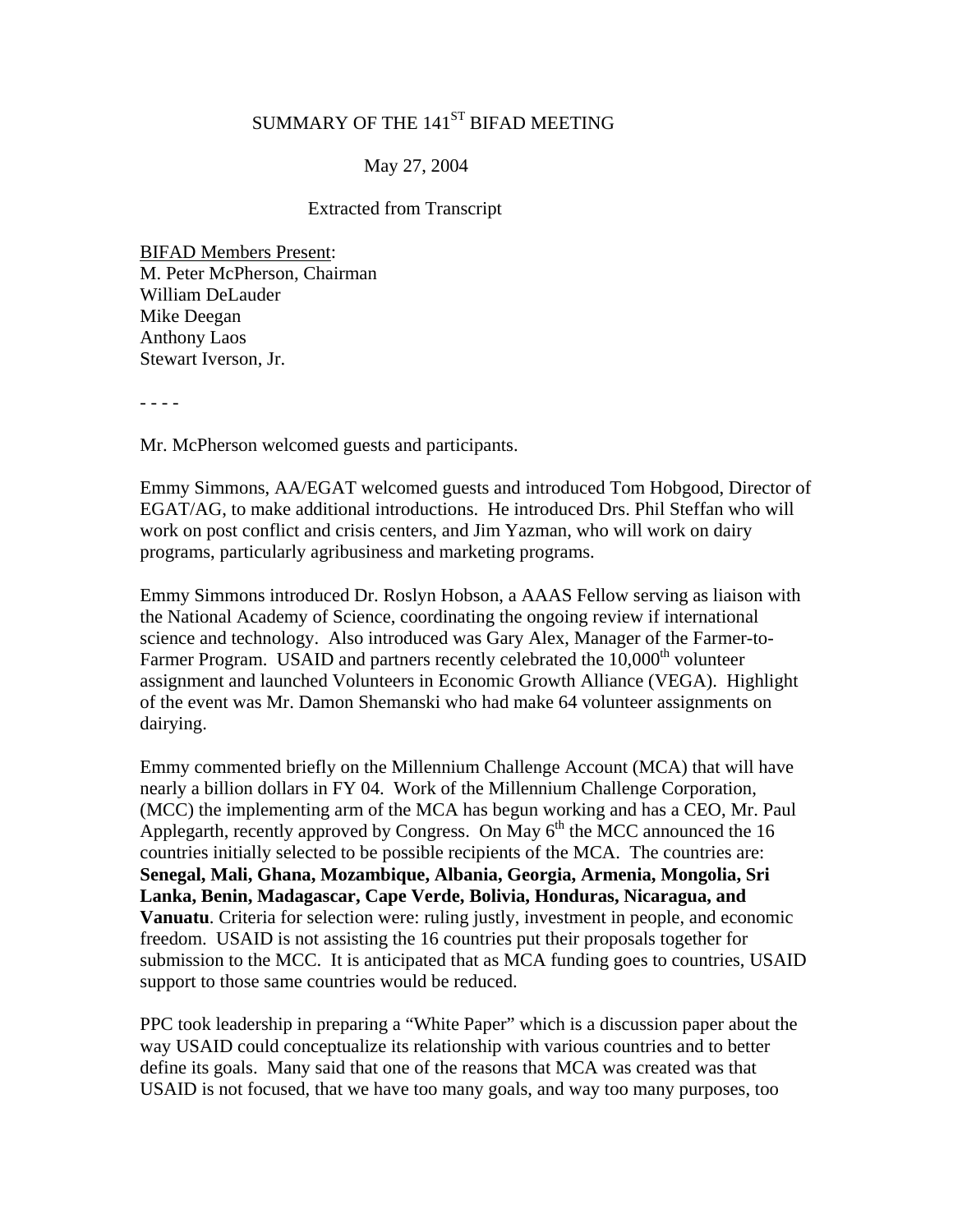many expectations, way too many partners, etc. A recent article in "Foreign Affairs" indicated that USAID has 368 Objectives and 59 Congressional Earmarks. While the MCA, in the words of Congressman Colby, is expected "to focus with a laser-like intensity on economic growth " and for USAID therefore, to focus on things other than economic growth.

McPherson: "In those countries?"

Ms. Simmons. "No, in the rest of the world. In the not-selected-for-MCA-support countries." Our own analysis is that many of these countries not selected for MCA also need to have economic growth, and also need to have agricultural-led economic growth in many cases. John Becker will cover more on the White Paper and Tom Hobgood will cover the Agency's Agricultural Strategy including White Paper language, MCA language and BIFAD language on long term training.

Ms. Sherry Kraham of MCC recently joined the MCC from the State Department. She worked in Baghdad last year with Peter McPherson, overseeing the US allocation process for the CPA for U.S. appropriated and Iraqi funds.

I will cover: Why the MCA was established, where we are in our activities, and then leave time for Q and A's.

MCA was created out of the Monterey Conference in Spring of 2002. It was officially established in January of 04 by Congress. The MCC was established to implement the MCA. It currently has a staff of about 30 but will increase to from 150-200 when fully staffed, and will be a mix of public and private sector individuals. They will report to Congress on the criteria and the methodology to be used. It is a small staff to administer a large fund. It is built on the principle that government assistance will be most successful if it is invested in places that have a sound policy framework. (see website for MCA.gov)

The MCA established 16 criteria to measure policy performance in: 1) governance, (2) economic freedom, and (3) investment in people. Sixteen countries have been selected to receive the initial allocation of funding from 63 candidate countries considered. The MCC Board met on May 6<sup>th</sup> with Sec. State Powell as chairman, Sec. of Treasury Snow as Vice-Chair, and USAID Administrator Natsios as a member. The new CEO of the MCC is Mr. Paul Applegarth.

MCC staff are now traveling to the MCA selected countries to discuss the principles and the conditions of the compacts they hope to enter in to. Those principles are (1) a suitable policy framework with government ownership – driven by the country, (2) no earmarks, MCA has more freedom and sizeable funding, (3) Flexibility to cut program if performance slides, and, (4) policies and priorities are homegrown and developed through a broad consultative process in the country.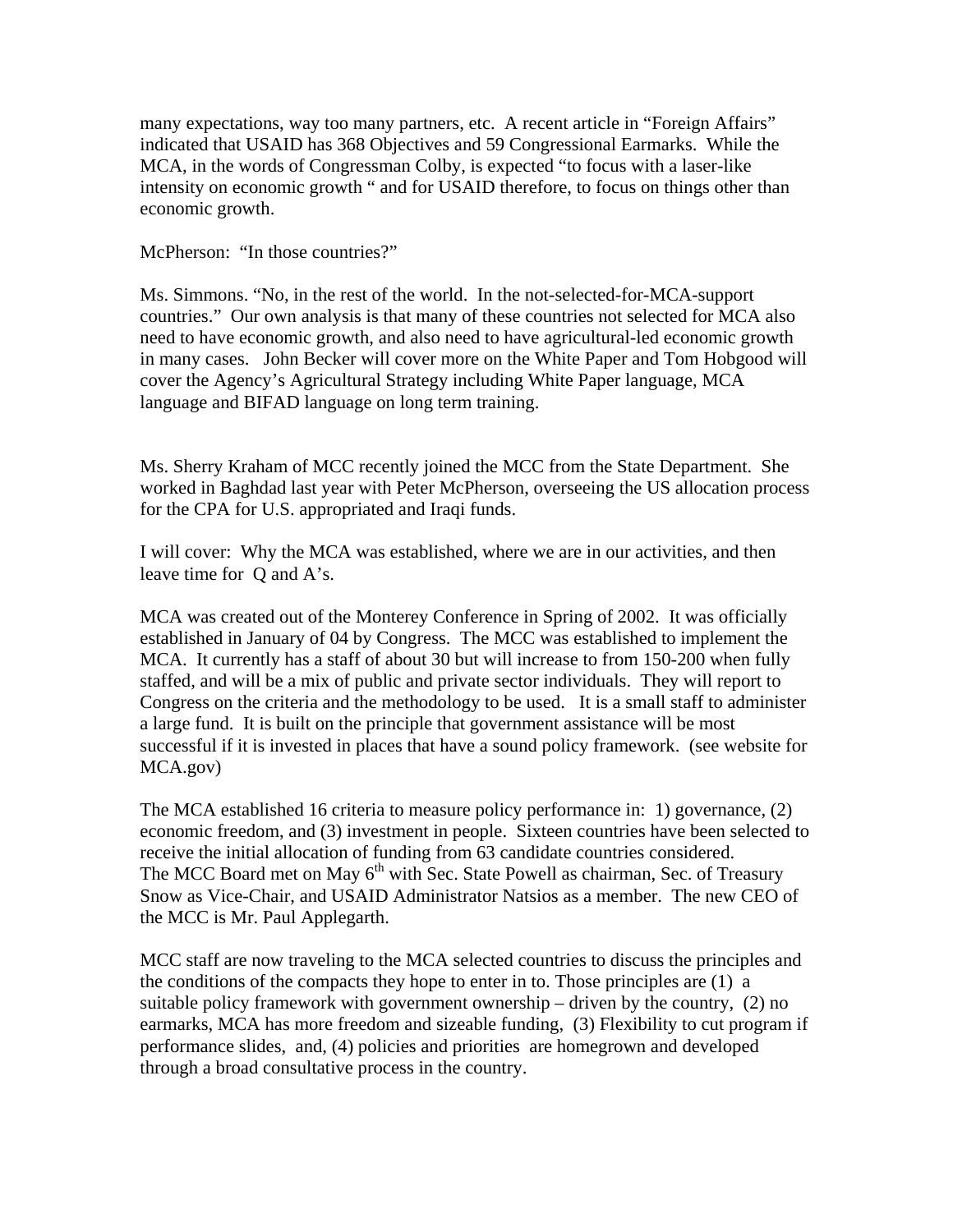#### A Compact for the Partnership.

The compact will be a commitment from the countries participating. It will build capacity to address obstacles to economic growth and will be sustainable over the long term. Accountability and performance will be required. Robust monitoring and evaluation mechanisms will be a part of the compact. MCA and MCC will also monitor to see if goals are met in support of the country's strategic vision. The Compact Proposal guide is on the web site. The hope is to have some Compacts (agreements) ready by the end of FY or CY 04.

New selections for countries will be announced in Fall of 05.

Question. by David Hess. Do you see a role for USAID in implementing programs in countries?

Answer. MCC has relied on USAID in the past and will work with them more throughout implementation. The formal role has yet to be established and will be decided after counterparts have agreed on the complexity of the programs. The country, not the MCC, will be the implementer.

Question by Dr. DeLauder. Has the process to evaluate proposals for compacts been worked out? Also, those countries not successful, can they try again? Answer. The process is being worked out. Quality is expected and we are staffing up to be able to be responsive. The process is iterative and negotiations will take place. There are no set deadlines by which countries can submit a proposal to apply for a compact.

Comment by Chairman McPherson. BIFAD is statutorily set up to advise USAID and other pertinent government agencies on development. I have a letter for Paul (Applegarth) describing what BIFAD does. MCA has a quandary - - you want to give countries the opportunity to assume responsibility – to gain maturity, knowledge, perspective and volume, while on the other hand, you have a situation. Its too bad that we have to totally invent the wheel again and again and again. There are so many lessons that the development community has learned. How do you get benefit from that perspective? Where does technical assistance come in? There will be pressure to be more engaged. If countries can't do it, I doubt you will just move on to another country. That is not how it works. You will want some engagement, to give advice, not directions.

Ms. Kraham. Thanks. Our thinking is similar to that. We want to incorporate capacity building, trading, technical expertise and to increase financial accountability. Donor coordination is also important for monitoring and evaluation.

Question. By Mr. Deegan. Is the agriculture sector getting any emphasis at the MCA or the MCC?

Ms. Kraham. We have not yet identified any sectors. We want countries to identify priorities, their obstacles to growth.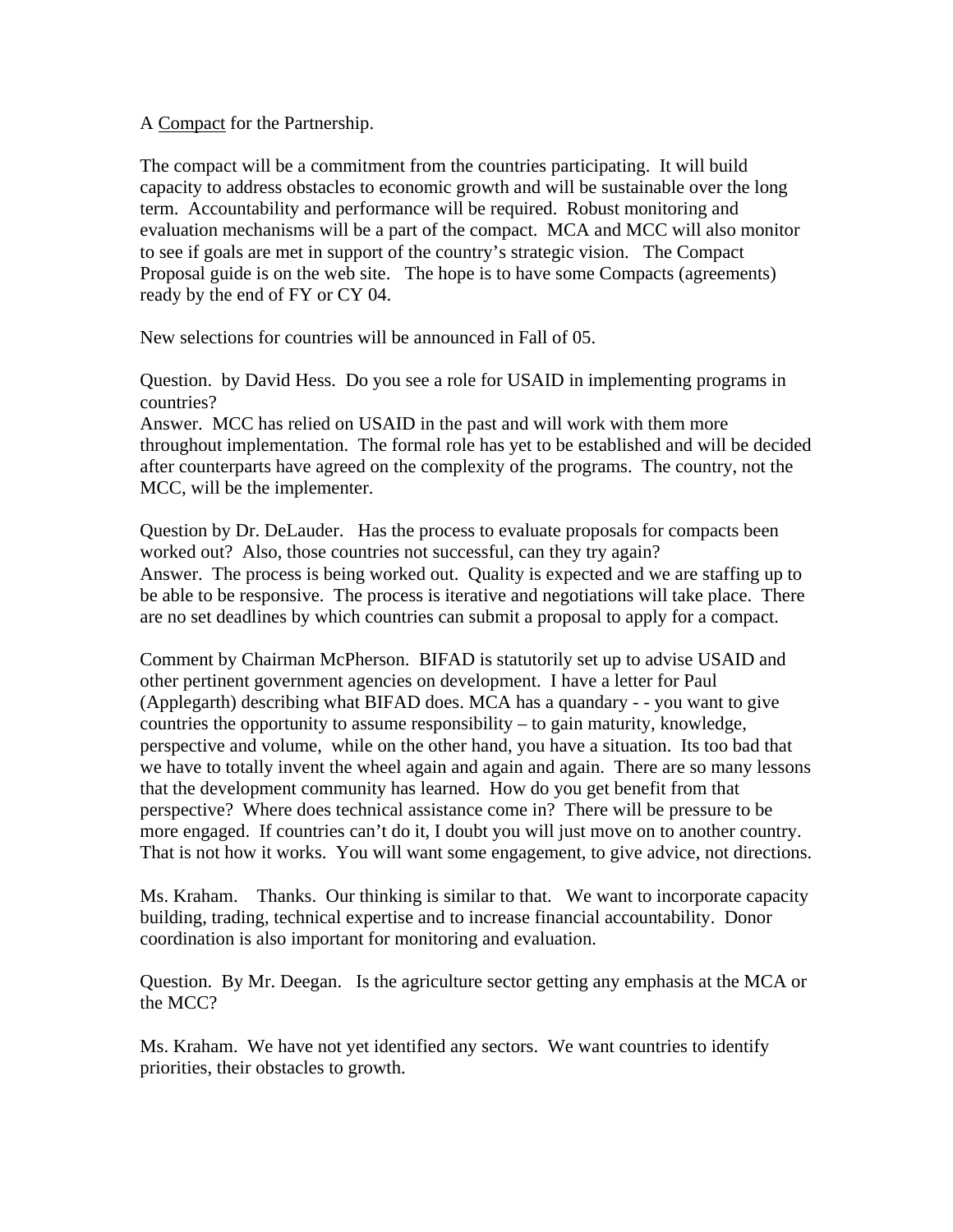Question. By Joe Dever of Land O' Lakes. What are MCA's internal systems and what might they require for M.  $& E$  and how will they oversee the grants?

Ms. Kraham. Those systems are still in formation, and countries will take the lead. MCC will focus on M.  $&$  E and have the countries get M  $&$  E systems in place. Most of the staff will be in the M  $&$  E unit and there will be audits by the USAID IG. We will also use local auditors when possible. Check our web site for detail. Thank You.

John Becker presentation on the "**White Paper**".

The White Paper and its linkages are on the Agency web site. The purpose is to stimulate discussion of major policy issues surrounding development and foreign aid. Not a USG policy paper, but rather a discussion piece intending to clarify goals of foreign aid and align resources with goals and then to manage resources strategically.

The five operational goals: (1) promote transformational development, (2) strengthen fragile states, (3) humanitarian relief, (4) Support USG Strategic interests, and, (5) Global transnational issues.

The principles underlying the White Paper. (1) separate resources for separate goals, (2) separate approaches for separate goals, (3) separate yardsticks for measuring results, (4) country based programming when appropriate, and (5) field missions are core strength.

The paper does not argue for more resources.

Changes are in place to achieve greater effectiveness in policy coherence. (1) USAID-State coordination of Joint Strategic Plan. (2) USAID – MCC Cooperation and coordination. (3) Fragile states strategy, and (4) resource rationalizations

Derived from the National Security Strategy, Three Ds. Defence, Diplomacy, and Development.

The Plan has Four Strategic Objectives. (1) Achieve peace and security, (2) advance sustainable development, (3) promote international understanding, and (4) strengthen diplomatic and program capabilities. For sub-activities see paper on website.

A Big Question is how will the White Paper and its links affect USAID Agriculture and sector programming? Another is how does USAID relate to the MCC?

Question. Dr. D. Rubin. Can the public be involved in discussion and on proposals? Answer. Yes.

Question. Dr. DeLauder. Was there an opportunity for developing countries to have input into MCA criteria?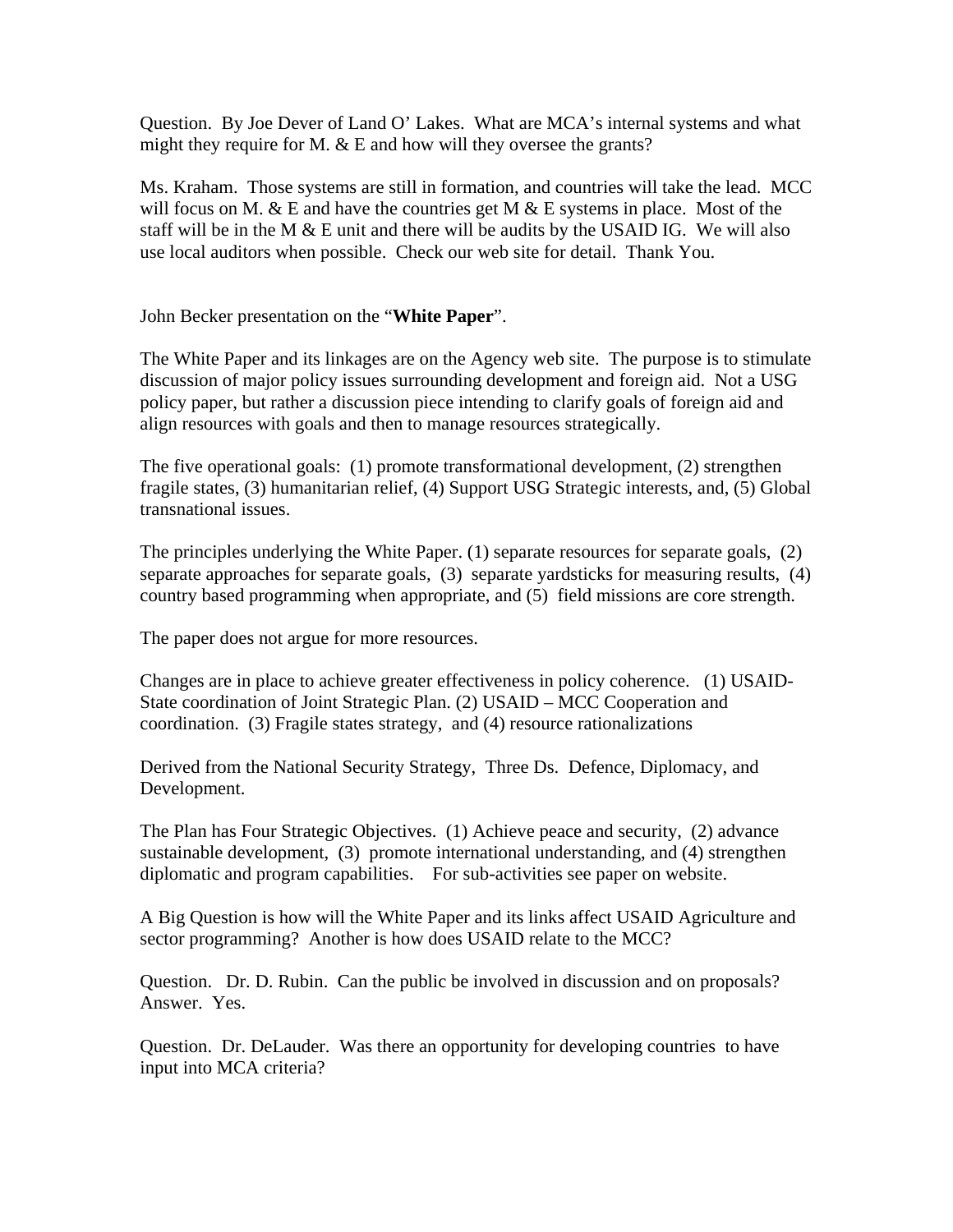Becker. To some extent. Numbers used to evaluate are from international data.

In discussions on how to support those countries that did not quite qualify to be selected, it is anticipated that in the range of \$40-100 million will be available for USAID to assist them to move closer to selection; to cross the threshold.

Tom Hobgood, EGAT/AG Director, Presentation on Agriculture Strategy. One of the main things to emphasize is thatunder the new Title 12 Legislation we re talking about a much broader definition and a much broader array of activities in agriculture, not only production, but including the processing, the rural industries that are related to agriculture, the integration of natural resource management, including agroforestry, pastures, etc., the whole sort of rural landscape, in that definition of agriculture. We look at the role of agriculture as being pivotal in a number of areas. There are links to health and nutrition and to conflict mitigation, and to poverty reduction and economic growth as well as to natural resource management and utilization. We are doing this to contribute to achieving the Millennium Development Goals of reducing hunger and poverty and also the G-8 summit goals to bring developing and transition countries into the global market. We have spent a lot of time looking at our own experience, mission programs, cutting edge research, a lot of which has come from the university community. A lot of stakeholder input to the development of the State – USAID Strategy, Foreign Aid and the National Interest (FANI), and in the State-USAID Strategy it explicitly talks about agriculture development as a key means for increasing economic growth, so it is in there (the strategy).

The four themes of the strategy are: 1) Expanding global, regional and domestic trade opportunities, including sound policies to expand rural finance, and improving quality standards demanded by growing markets. This includes new trade agreements like the Africa Growth and Opportunity Act (AGOA) 2) Improving the social, economic and environmental sustainability of agriculture. Competition for resources, declining productivity and decreasing productivity due to land degradation, the effects of climate change, and poorly functioning markets all come together. We will be working with communities to better manage their own resources and control their own decision making. 3) Mobilizing science and technology and fostering the capacity for innovation. In this we will work with university and international partners on a wide range of technology development issues. Finally, 4) Broadening agricultural training, education and outreach and adaptive research. This includes of course, time, and a we are working with BIFAD in re-engaging the Agency in long-term training, but also looking at the application of communication technologies and getting information to the actors whether it be producers, processors or marketers, getting them access to information and enabling them to use the information in decision making.

We hope to roll out this strategy in the next couple of weeks.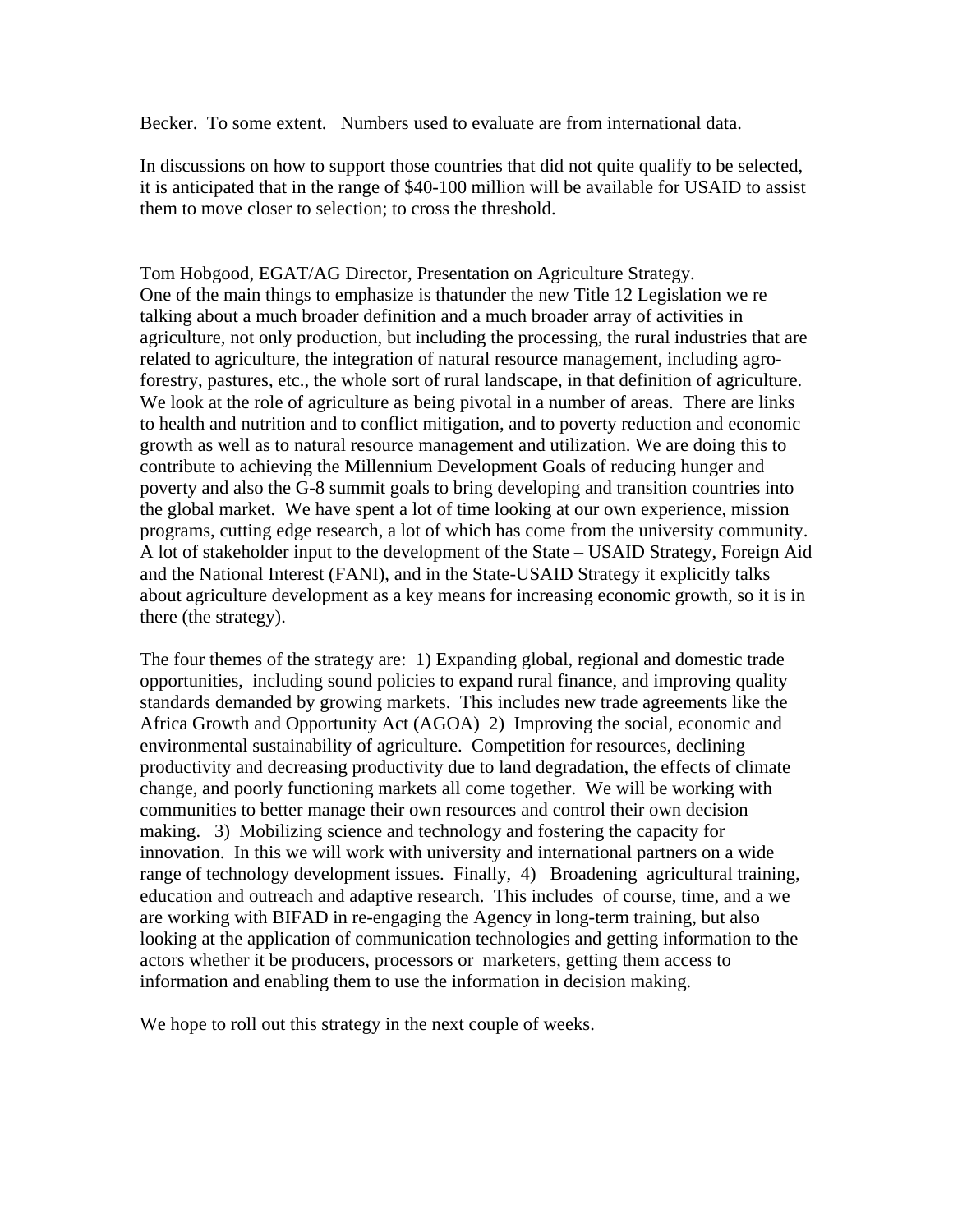Chairman McPherson. Tom, To what extent can we have a baseline set of numbers allocated to Agriculture and perhaps even broken down within it? I know this is a problem and we've really got to do this otherwise our programs will be too error laden.

Hobgood. It is an important issue and we are trying to resolve it through a more accurate coding system that will capture all we are doing in agriculture. We know, for example, that agriculture funding declined from a high of \$1.2 billion in the mid 80s down to \$247 million by 1997. Those numbers and that downward trend have been reversed and we're now up around \$480 million a year for agriculture from all sources.

Emmy Simmons. There is little I can add. We are trying to come up with an analytically based system that enables us to look more carefully at agriculture and natural resource management, including nutrition, and to be able to understand how our resources are actually flowing. We also need to be able to crosscut what we're doing in agribusiness, and how we pull data out from that area. Do we code, for example, trade capacity building for AGOA as trade investment and report it that way, or do we code it agriculture, agribusiness and code it that way? We are trying to tell a fairly complicated and fairly sophisticated story and our system has not kept up with that need. There is still debate on the Hill regarding what should be agriculture and what should be natural resources management, and where does biodiversity fit? Does biodiversity include gene banks? (We think it does.)

McPherson. I know it's a combination of both the capacity to produce the numbers as well as the politics of the numbers. It is like the earlier debate whether biofortification is health or agriculture.

Simmons. Right, exactly.

McPherson. Emmy argued that it should be both and I, being involved in the issue, I was a big proponent of a little health money going into this. I don't mind a couple sets of numbers as long as we can make some sense from them.

Simmons. We look forward to your support in this area. We are pushing hard and we're engaging with PPC.

McPherson. And the more you can tell us the happier we'll be.

Hobgood. As we role out the strategy and we look at how the strategy relates to the fragile states and other categories within the White Paper. You will also notice that the latest version of the strategy has language from the White Paper and there is a lot attention and integration of women in development issues. This conforms more closely with millennium development goals.

McPherson. Do we have any role in commenting to USDA on Title 1?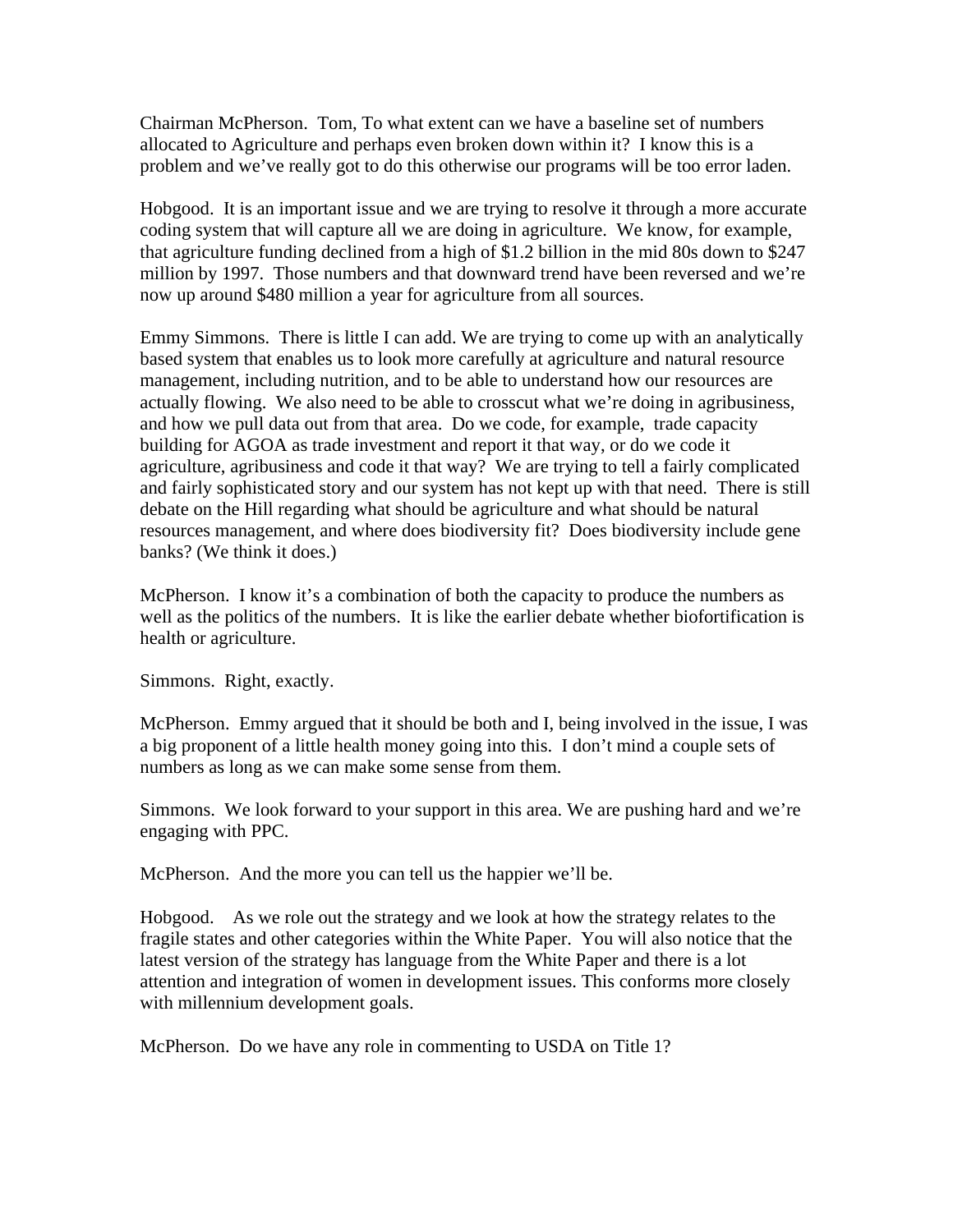Simmons. No. In the 1993 legislation AID was given virtually total authority over Title 2 and USDA was given total authority over Title 1 and the area of discussion has to do with the use of Section 416 Commodities/surplus commodities. One of the issues in fact that came  $up - is$  the extent to which we include non-emergency programs that are funded with non-emergency food aid funds, because many of them agriculturally focused. The question is to what extent are those really strategic?

Becker. The big issues with USDA are the McGovern/Dole school feeding and Food for Progress Programs. And the Food for Progress Program is where they're monetizing a fairly large amount of commodity but are going out supporting Borlaug Fellowships right now and this sort of thing. The role of food aid is factored into and will be focused on in the strategy.

Ms. Jackee Schafer. I am one of Emmy's two Deputies and I supervise the Offices of Agriculture, Natural Resources Management, Science and Environmental Policy, and Energy Information Technology. I have quite a lot of experience in developed world irrigated agriculture and now am going to focus on the developing world. The presidential initiative on water is one of 19 presidential initiatives during this administration. This one was rolled out at the World Summit on Sustainable Development (WSSD) in Johannesburg in 2002 and the U.S. committed to provide \$1.6 billion over a three-year period to serve the goal of moving towards halving by 2015 the number of people who are underserved in the water sector.

Components of the initiative are: 1) providing water and sanitation to the underserved, 2) integrated water resources management, and 3) water productivity – less drop per crop or more crop per drop.

Currently 70% of the world's fresh water goes for irrigated agriculture.

Peter McCornick - From USAID's Water Team in the Natural Resources Management Office of EGAT. Alan Hurdus is the Water Team Leader.

We are talking about water with respect to Agricultural Sustainability.

Overview. With a global population over six billion increasing by 80 million per year the demand for water is 64 billion cubic meters per year. With such growth an amount equivalent to the flow of the Rhine River needs to be added to the available fresh water supply each year to meet those growing needs. It takes 2000-5000 liters of water to produce enough food for one person per day. The World Health Organization (WHO) says folks need 50 liters/day for life. Currently, over one billion people get less than 50 liters per day.

To achieve Millenium Development goals still more water will be needed. In some areas – like the Middle East - they average less than 1000 liters per day and rain fed agriculture is important in many areas. In developing countries, 90% of water is used for agriculture and the trend for more irrigated agriculture is growing, especially in Asia.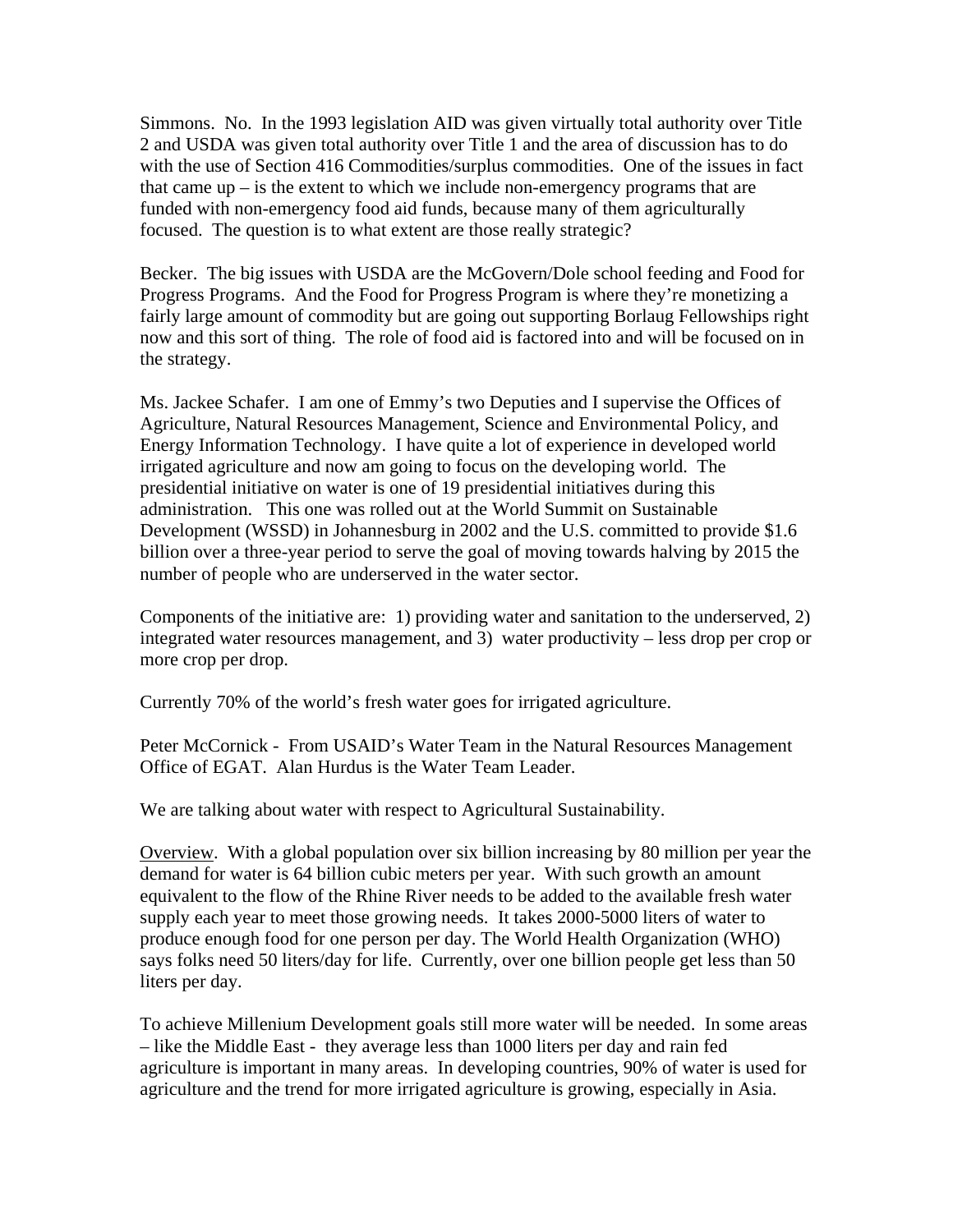Africa has very little irrigation developed. By comparison, in North America we store about 7000 liters per person for use during dry times. In South Africa it is 750 liters per year, but places like Ethiopia and Kenya have much less.

Regarding the Presidential Initiative. Expenditures for water programs were to be \$970 million over three years, mostly for sanitation. So far we have helped over 90 million people obtain access to safe water and sanitation. Nearly 400 government groups receive support for improved watershed management and over 3000 local water users groups have been established. We obligated \$400 million in FY 03 and will obligate \$700 million in FY 04.

Experts predict we will need 70% more water for irrigated agriculture and food production. In many areas, like China, water productivity for crop production has increased substantially. But, conversely, the amount of water available for agriculture is declining sharply. Competition for water is rapidly increasing. As a result, China is expected to become a major grain importer in the not so distant future. China and India are over extracting ground water, so at some time in the future they will need to import food.

So, USAID's water activities in agriculture fit with the new strategy, that is – water reuse, quality management, pollution reduction, fisheries, and agriculture. Water management also ties in to other agricultural programs promoting commercial agriculture and high value crops in places like Mali and Romania. Jordan is over-pumping its ground water, and they are also using treated waste water for irrigation and more of that will be happening elsewhere. Infrastructure is an important area that is needed to support efficient use of water for agriculture.

McPherson. What are the three or four things that you think are critical?

McCornick. Efficiency, infrastructure – where lacking, engagement of the private sector for high value crops using drip irrigation and other water conserving technologies. Also to develop local industries that adapt irrigation technologies such as desalinization.

Deegan. Where do resources come from to increase efficiency – like the repairs or replacement of infrastructure in Mali?

McCornick. That is a valid issue because irrigation infrastructure has traditionally been public sector. That might not be sustainable. Water use associations can help.

Hess. An issue also important is the management of watersheds, particularly in the upper-reaches.

## Break in Meeting.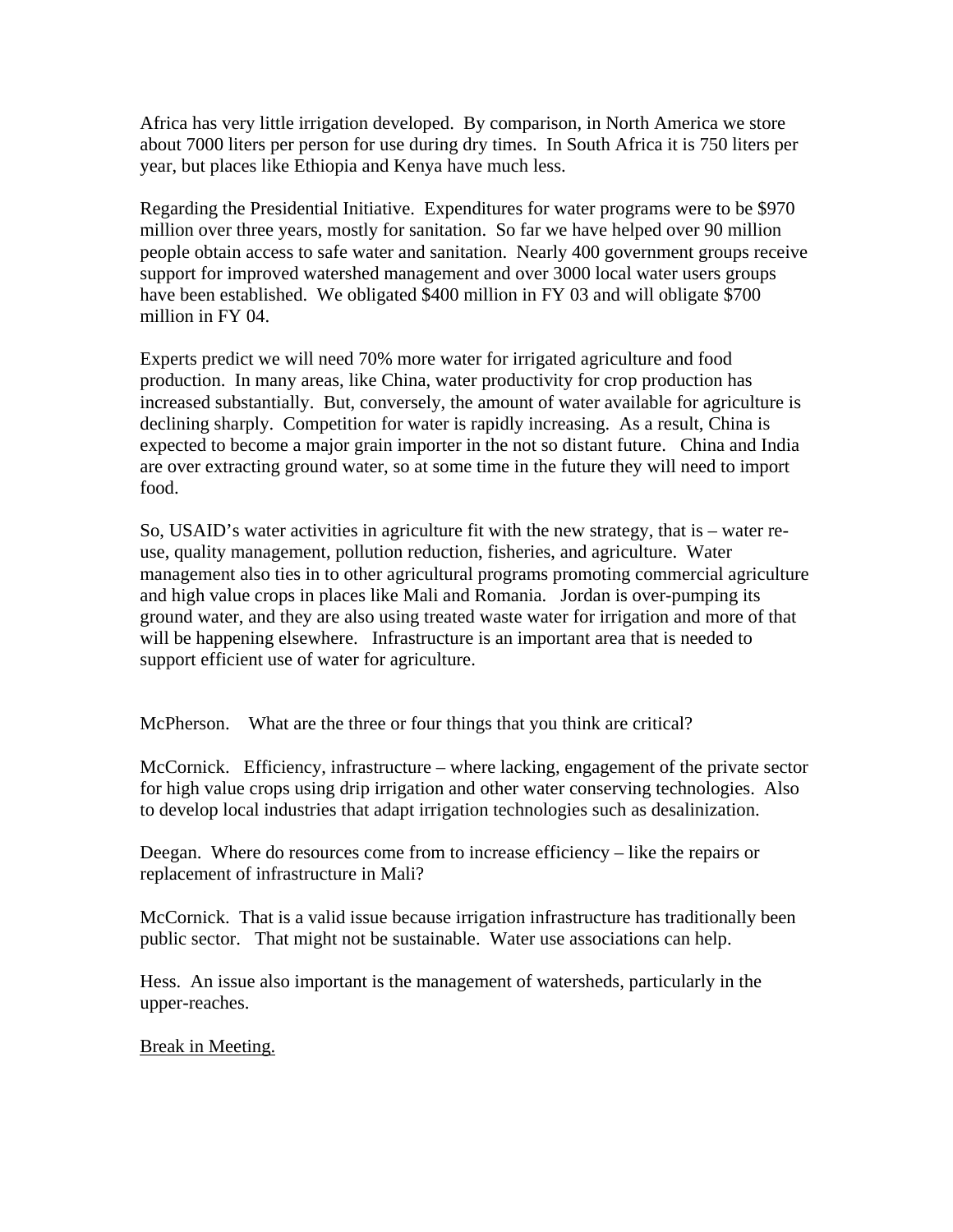Stewart Iverson, Jr. In October (the  $13<sup>th</sup>$ ) we will have our BIFAD meeting in Des Moines, Iowa in conjunction with the World Food Prize (WFP). Jayson White is with the WFP and will tell us more.

Jayson White. I direct communications for the WFP. It is a \$250,000 annual award inspiring and recognizing outstanding contributions to the quality and quantity or availability of food in the world. Informally it is known as the Nobel Prize for Food and Agriculture. Nobel Laureate Dr. Norman Borlaug is a founder of the WFP that began in 1986. Since then over 20 individuals have been given the award. The award recognizes a wide array of accomplishments in everything from science and nutrition, crop breeding, soil science, micro enterprise development, and emergency food aid distribution.

Two WFP Laureates were called upon by the UN to work on the Millennium Development goal on hunger. A program and many activities take place to celebrate the WFP each year. A two-day international symposium and a three day youth institute has become an important regional and national event. 2004 has been declared by the FAO as the international year of rice, so it is fitting that this year our WFP will be shared by Professor Yuen Long Ping of China and Dr. Monty Jones of Sierra Leone. Both of these men have contributed a great deal to rice science. This year's theme for the WFP is Rice – From Asia to Africa. We are excited that BIFAD will hold its next meeting in Des Moines in conjunction with the WFP. The WFP Foundation looks forward to working with BIFAD to make your meeting a success.

McPherson. Stewart and I were just talking with other BIFAD members that perhaps we could be responsible for a small portion of the program, a panel or something, consistent with our mission here.

White. Great.

# **Long –Term Training**

Howard Gobstein. Michigan State University. Look to the future to a time when leaders from developing countries work with AID missions and have available to them an opportunity to patch together a package in which they can draw upon resources of U.S. agencies, foundations, maybe the private sector, to meet their specific needs in building scientific capacity and training people. Information is readily available on faculty exchanges, short courses, training programs, fellowships and funding is available for match-making visits between institutions in developing countries and the U.S. Funding mechanisms are transparent and facilitative and timely. This is possible.

When we began on this activity, Emmy Simmons charged us to think not only about putting more people through a training system, but to build a more effective system that trains people and that lures them back to their home countries with opportunities to contribute productively in their fields. We would add a third and that is to re-engage U.S. universities and renew long-term personal and institutional engagement and relationships.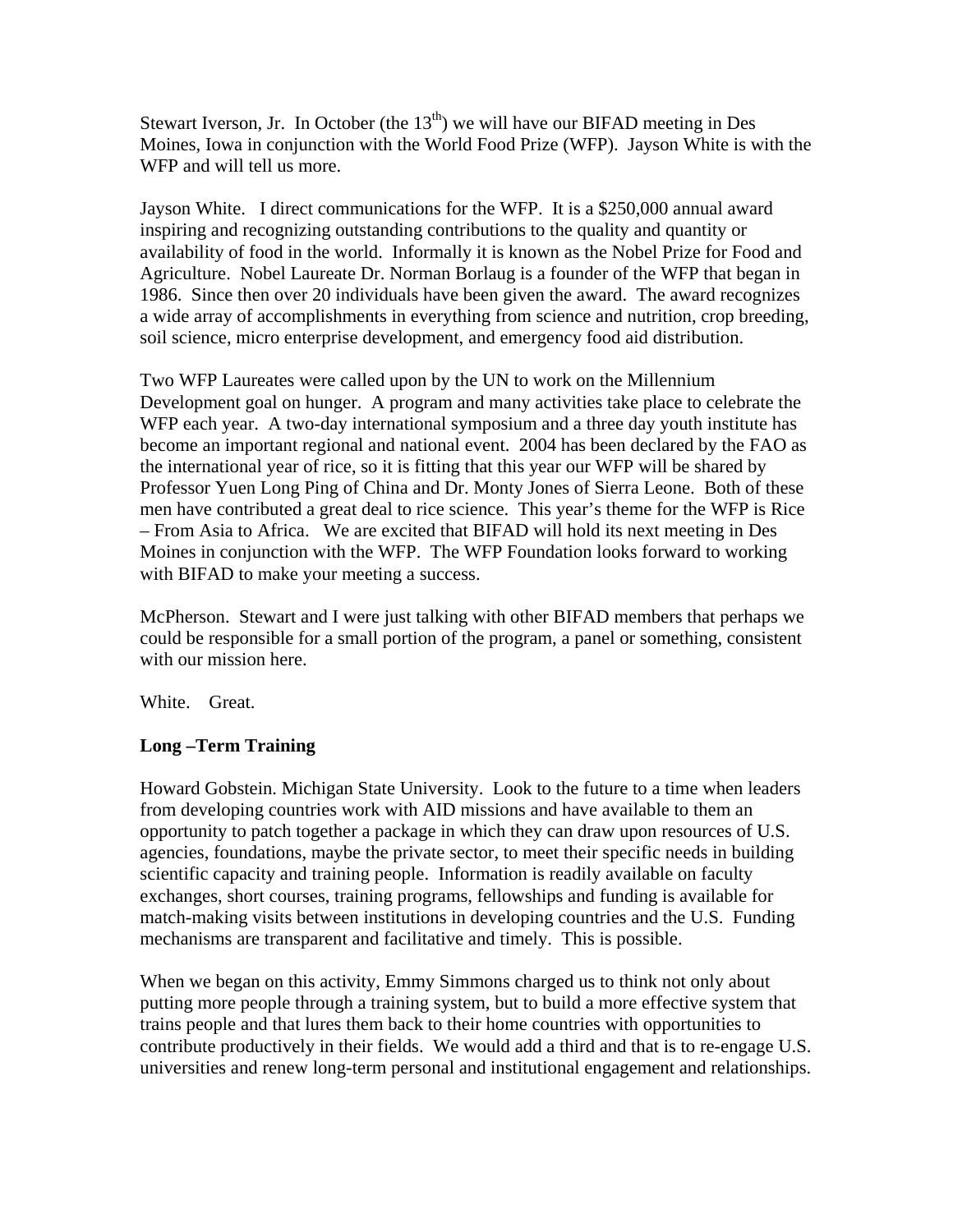So today we provide an update on how USAID is beginning to implement this initiative. Also we have asked representatives from the NSF and the USDA to describe how their programs compliment those of USAID. Our challenge is to build more collaborations to interlink in ways appropriate to better serve the needs of developing countries. We would also like to grow the resources available for this endeavor.

John Thomas. EGAT/AG. Please refer to the two page hand-out with a matrix on where we are on the long-term training initiative. We started with needs assessments in various countries followed by pilot projects based on those assessments. The objective of the pilot projects were to identify creative, cost-effective ways to do long term training and to hope that Missions would fund it. Now we know it is more difficult than that. We have to be more proactive and more aggressive in getting this long-term training initiative to be an integral part of what we do. We want to see long-term training develop as an integral part of mission programs as they develop their strategies. We have to develop alliances with the private sector, and with other agencies so we can compliment each other. We need to develop the capacities in developing countries so that when graduates return, they have meaningful jobs to come back to, and jobs by which they can develop their economies. As I said, our goal is for long-term training to be integrated into Mission programs, not as add-ons. To do this we've developed a mission statement as shown at the top of the matrix, and its main point is to build on Mission strategies and priorities. Getting Missions and Bureaus buy-ins is critical for the sustainability of longterm training.

Assessments have been done in Mozambique, Mali and East Africa. The RFA was issued for Mali, and ALO will announce the winner later when appropriate. The RFA for East Africa is drafted and is expected to go out by the end of June. Southern Africa and West Africa regional programs will follow.

Alliances with other government agencies, the private sector and foundations are under discussion and development. Jocelyn Brown and Carrie Ann Jones will cover some of the discussions we have had. Developing these alliances is relatively new and will take some time to formalize. Input from those discussions will help formulate a package on long term training options that will be distributed to missions to assist them develop their strategies and approaches in support of long term training. In the interim, we are reaching out to bureaus and missions to build buy-ins. We are doing this through TDYs, training and other information sharing. We will be monitoring and evaluating our progress along this path and adjusting our course as dictated by events and progress.

Dr. DeLauder. How much money was allocated for the Mali project?

Mr. Thomas. Last year we obligated \$1.5 million that was passed through ALO to do the RFAs for Mali and East Africa projects. This FY we envision obligating over \$1.2 million for the third pilot project, those funds coming from a pooling of Agriculture Office, Education Office, the WID Office and the Africa Bureau.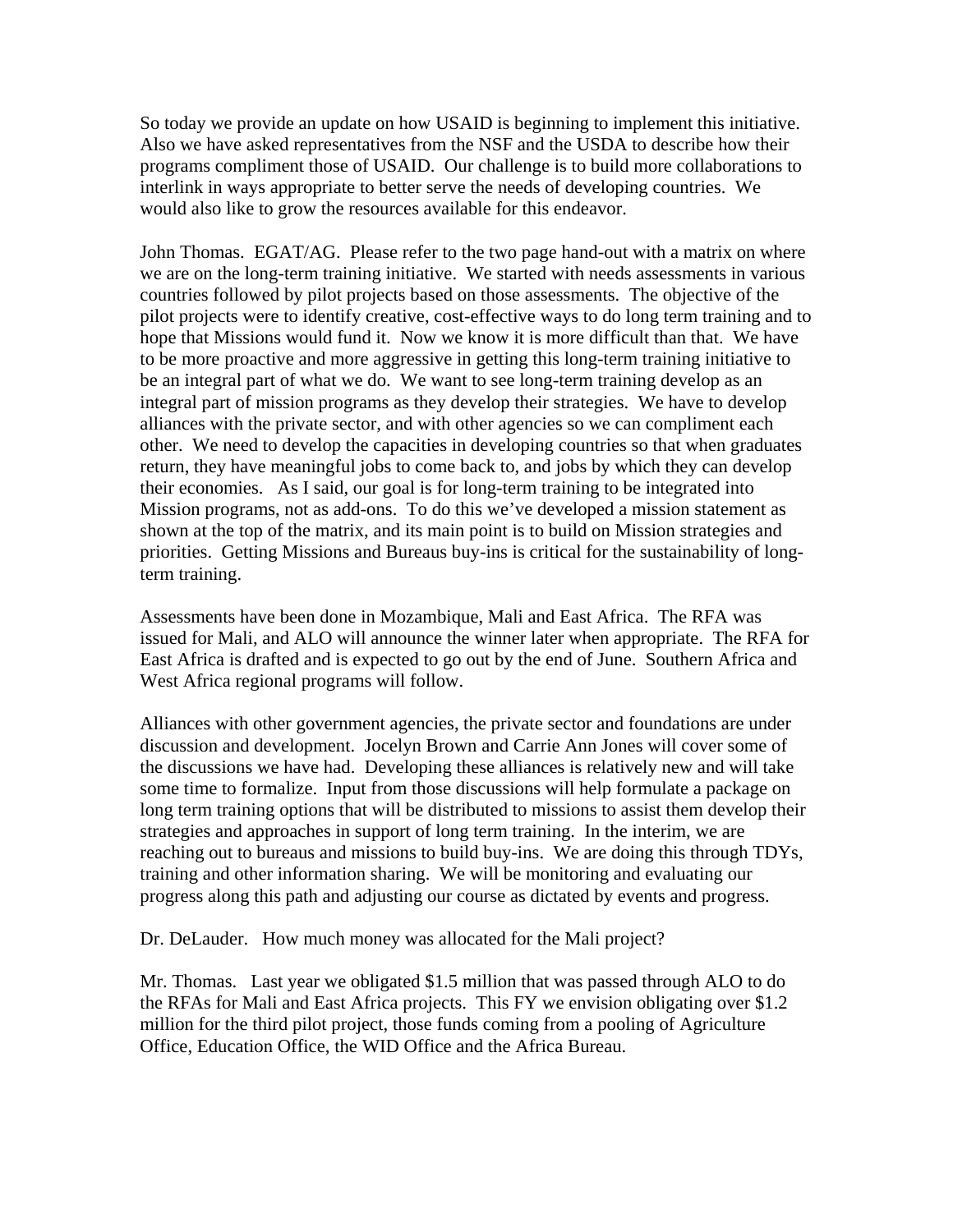Dr. DeLauder. I was part of the Mali assessment and know the mission supports long term training, but they always are concerned about where the money will come from. They do not have it.

Mr. McPherson. How do we move beyond the pilot stage? I don't want to wait until these programs are evaluated to see whether it is a good idea.

Mr. Thomas. We are not waiting and are working with missions to advance programs in support of long term training.

Mr. McPherson. It is important to incorporate innovative ways to do training, too. I am still concerned about how far along we will be a year from now. I will be unsatisfied if all we have a year from now is our pilot efforts.

Mr. Hobgood. One of the constraints is that missions have a relatively short term time frame and a pressure for quick results and is driven by the Government Performance and Reporting Act. We are looking for ways to meet short term needs but to expand the support for long term development activities, including long term training.

Ms. Christine Springett. The monitoring and evaluation of the pilot programs will be ongoing so will not delay implementation of future programs, but will provide input to ensure their responsiveness to needs. Does this address your concerns?

Mr. McPherson. It shows good will, but doesn't address my concern. We have some things in Africa, we have got Egypt, and we're going to put a lot of money in Iraq. When I was over there we got three university presidents to look at the Iraq university system and there are a number of ways we can keep pushing this. When will the next set of pilots get going? Egypt is an interesting question, as resources are available and deliverables in the short term are not. I think connecting with other agencies, like the old USIA, that is now in State, but does a bunch of work that in its nature doesn't have immediate deliverables. We have had traditional technical training, and USDA does a range of things there.

Mr. Laos. I was on the Mozambique assessment and understand that mission objectives are often short term, but I think Peter is trying to say is what is the next step in the process?

Mr. McPherson. I makes me wonder if we shouldn't have some Congressional language that says this is okay in the context of otherwise short term objectives. It really is a problem in many agencies today, the Accountability Act. It has turned into what you get done in three to five years when we know development is a 20 year proposition. It is hard for universities to play the role we used to play because the work we do is in short term deliverables that we do best.

Mr. Grayzel. I represent the Education Office, so my experience is somewhat different. We are tasked with patching together a tailored process. You have to weave a tailored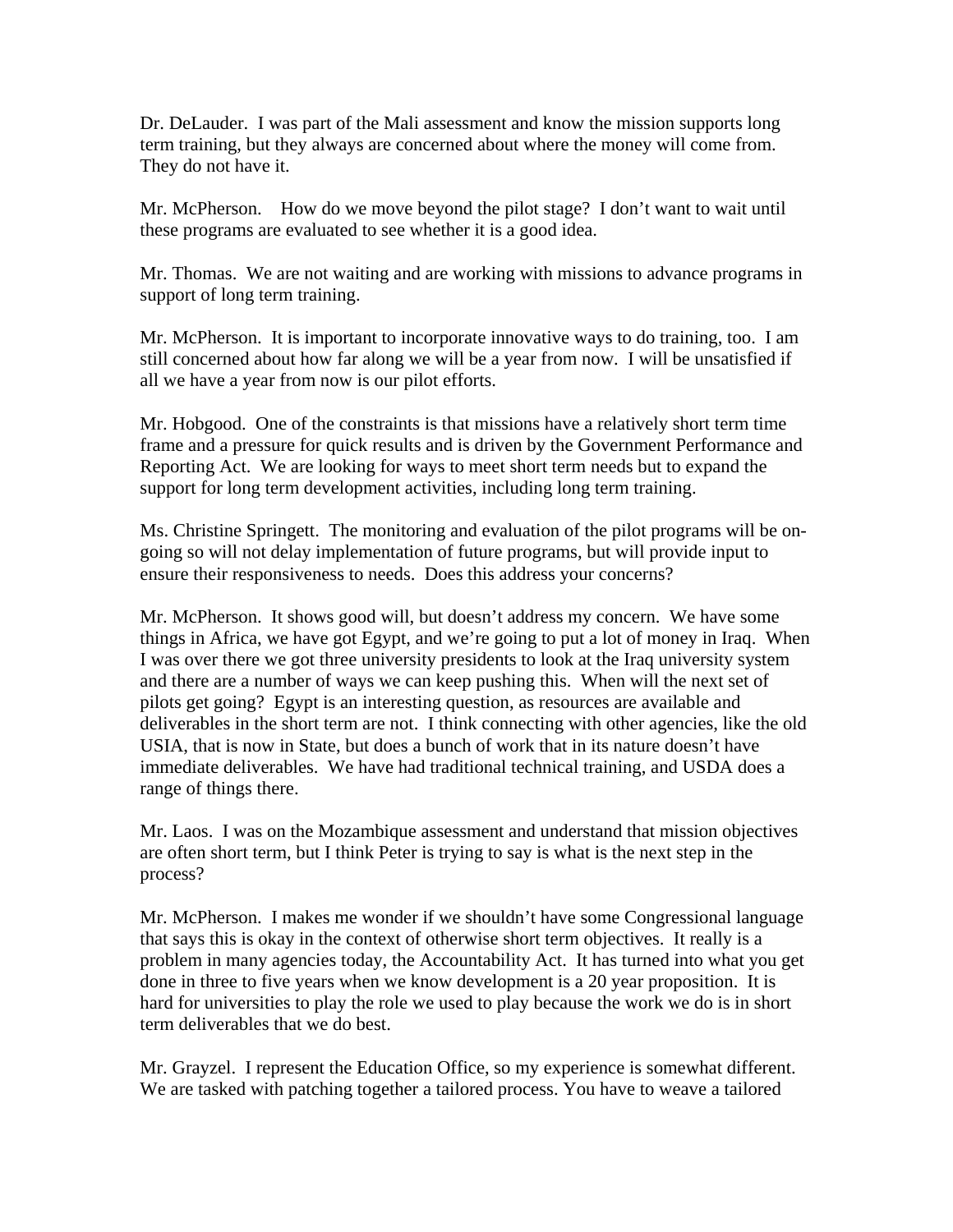process and the problem facing us is we are trying to patch and we have no weaver. There is no weaver between what's being proposed in the long-term training and overall concerns about education in developing countries in the whole forum of education systems. Almost all of our support for education is for basic education. Domestically, globally, constituent-wise, in Congress, in the Senate, basic education is a winner. There is no identifiable support or understanding anymore for the systematic role of higher education and overall educational advancement of a society. Unless that problem is addressed I think these other solutions are going to be patches and we won't get the tailored document. We do have some things going on. We have an evaluation of the Atlas Program and the NAS is doing the study of science and technology, and we are doing an evaluation of our AMO programs. These provide opportunities to demonstrate the needs and benefits, but I ask who is going to weave these things together? Our missions unfortunately have been so downgraded in terms of technical capacities that they are no longer able to weave things together. So they focus on short term results because the larger vision is no longer there. The weaver is no longer there. Congress is supporting and talking about basic education. The higher education people are not there to explain the incomplete picture and as a result we will get a tremendous increased earmark for basic education. Now we have no funds. We are paupers as far as higher education is concerned. We have cobbled together a few programs to train people but we have no funds to really bring forth the ideas that actually build a long term constituency.

I am concerned about where is agriculture? Education is moving ahead, but the agriculture sector is not taking any responsibility for education in agriculture. There is a failure of agriculture communities to weigh in on the larger issues related to education in all agriculture sectors. This is because there is no constituency to bring the resources needed. The one point of light is the community college movement done by the ALO with linkages in South Africa and India where community colleges are active and are proving themselves responsive and of value. They appear to be a replicable model in developing countries. For higher education in agriculture to be successful it needs to be a part of the overall vision for the educational system reforms. As such it can avoid the competition for resources that plagues it today.

Mr. McPherson. The Board's position is to support the broader approach of from K-12 and higher education.

Ms. Jocelyn Brown. I represent the USDA and will focus more on some nuts and bolts issues. I will focus on three training programs. The first is the Borlaug and National Science and Technology fellowship that arose from meetings that USDA, State, and USAID held in June of 2003. At those meetings Dr. Borlaug challenged government agencies to come up with a way of improving human capacity in developing countries. We are working together on this, because none of us have adequate resources to move forward independently. USDA programs are more of a short term in nature. We believe this short term approach will complement the long term approach Mr. Thomas mentioned earlier that is of keen interest to USAID and BIFAD. We have worked with USIA - now with State- to have them add agriculture to their short-term Fullbright scholars program.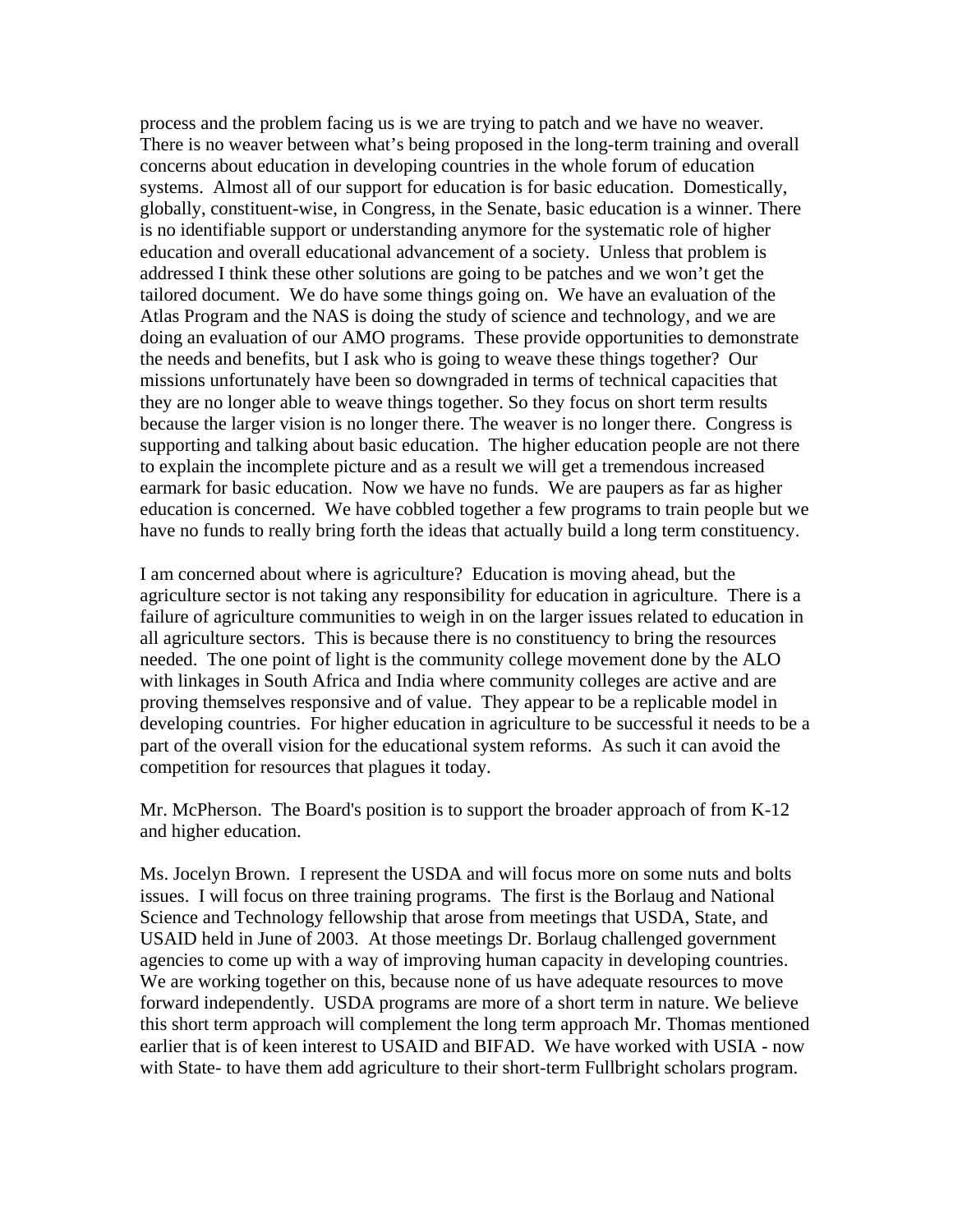Mr. McPherson. Good.

Ms. Brown. Somehow these three agencies with our own bureaucracies are going to have to be forced to come together with a common set of criteria, a common degree of evaluation, and a common goal.

Mr. McPherson. You see the Borlaug idea as helping do that?

Ms. Brown. That is what it is doing right now. All three agencies have agreed that the CGIAR is an important element to the Borlaug Fellowship Program. They are also working on the Cochrane Fellowship Program to ensure that it includes more of the emerging democracies. For example, they are bringing 12 women from Afghanistan in June. They will be studying rural finance and entrepreneurship. This is a shift from more of a trade focus to one with a broader program. Biotechnology is also a key element in the Cochrane program. The last program I want to emphasize is the Faculty Exchange Program. It started in the former Soviet union countries and originally focused on curriculum development, but now has shifted to include food sciences. USDA recognizes that there has been a decade of drought for long-term programs, but we are trying to positively affect change to overcome that past shortfall.

Dr. Winfrey Clarke. I am with Virginia State University. How about the other agencies within the USDA?

Ms. Brown. That is a good point. Without CSREES, The Economic Research Service and the Agriculture Research Service we would not be able to put together these programs. It is fundamental to how we work.

Mr. McPherson. Thank You.

Ms. Carrie Ann Jones of the National Science Foundation, Director of the Office of International Science and Engineering. The NSF is not a development agency nor does it deal with sectors, but we do deal very closely with the U.S. research and education communities. We increasingly recognize the need to internationalize our research programs. We don't do agriculture, but we do bioscience and we do plant genomics. We do agriculture research through a more fundamental science perspective. We are also trying to improve graduate education in the world and in the U.S. So we have much convergence of programs and interests with USAID and USDA. We are encouraged by our board to do more with developing countries. We are working on capacity building in developing countries under World Bank auspices. The approach suggested to strengthen long-term training is of very much interest to us. We have the intellectual capacity to help and we at NSF can mobilize the U.S. intellectual capital. We also believe it is important that U.S. institutions need to be able to turn out students who can work globally. We are active in plant genomics and are eager to include developing country scientists in our dialogue and research programs.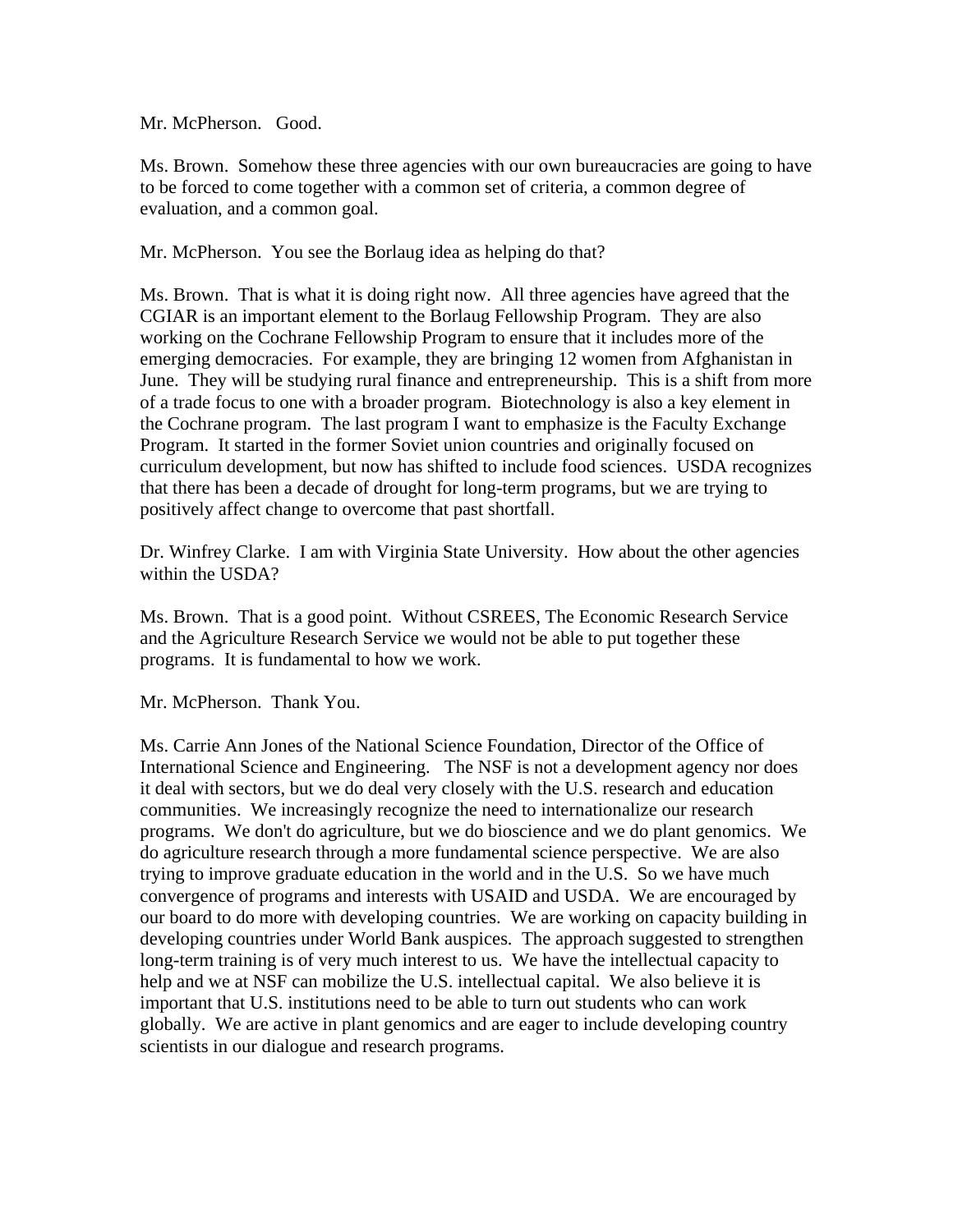Mr. McPherson. Very Good. In summary, we appreciate the work going into the pilot projects and understand that getting the researchers for these projects was not easy. I think there may be some areas with more funding flexibility that we could pursue and I urge USAID to do that. I agree with USAID's Administrator that we need to extend the practical and that integration is needed. However, as it is integrated, we still need to keep count of what we have done. We need to keep track of what we did this year vs what we did last year. Over the past 10-15 years agencies have been held to a high level of measurable outcomes. The result has been to shift more on inputs and a short-term focus rather than with a long term focus. These days development issues are much more dispersed throughout the government. How to pull together the diverse programs into a common vision is an interesting question. Our colleges of agriculture are science based and driven.

Dr. DeLauder. I appreciate the work that has already been done and the difficulty in securing resources. I am not sure a piece-meal approach will achieve what we are hoping for in getting our people and counterparts trained.

Mr. Mike Deegan. I believe there is a great opportunity for alliances that bring the private sector into higher education. Have we taken any action to get the private sector to step up to this?

Mr. Thomas. Yes. We have had discussions and have received training on the GDA. It takes 18 months to two years for a GDA to become operational. In discussions I have had with the private sector, Proctor & Gamble to be specific, there is strong interest in sharing, market development and working together to market products. There are many companies that fall into the same category as Proctor and Gamble, which have a strong interest in international development. They need to be brought into alliances, and their resources tapped to promote long term training.

Mr. Gobstein. I wonder if, as USAID plans its next assessments in the regions, if the role of other agencies can be included, in addition to what USAID might be doing. For instance, in Southern Africa, what are USDA and NSF doing?

Dr. Joan Claffee. ALO. I want to comment on Mr. McPherson's efforts with legislators for directing resources toward higher education. Dr. Grazel commented that efforts by private firms got this years earmark for education to \$350 million, but that it is for basic education. It would be good to know the total amount the agency has for education for a better understanding.

Dr. Grazel. There is an earmark in place this year and we expect it for next year, but for basic education. But within the agriculture coalition they have a lot of private companies and higher education is not on their agenda. It is because higher education is not at the table when they are discussion their agenda.

Mr. McPherson. It is an interesting point. I do think, that, John, we ought to think about what -- How I might communicate with Administrator Natsios and the board's view that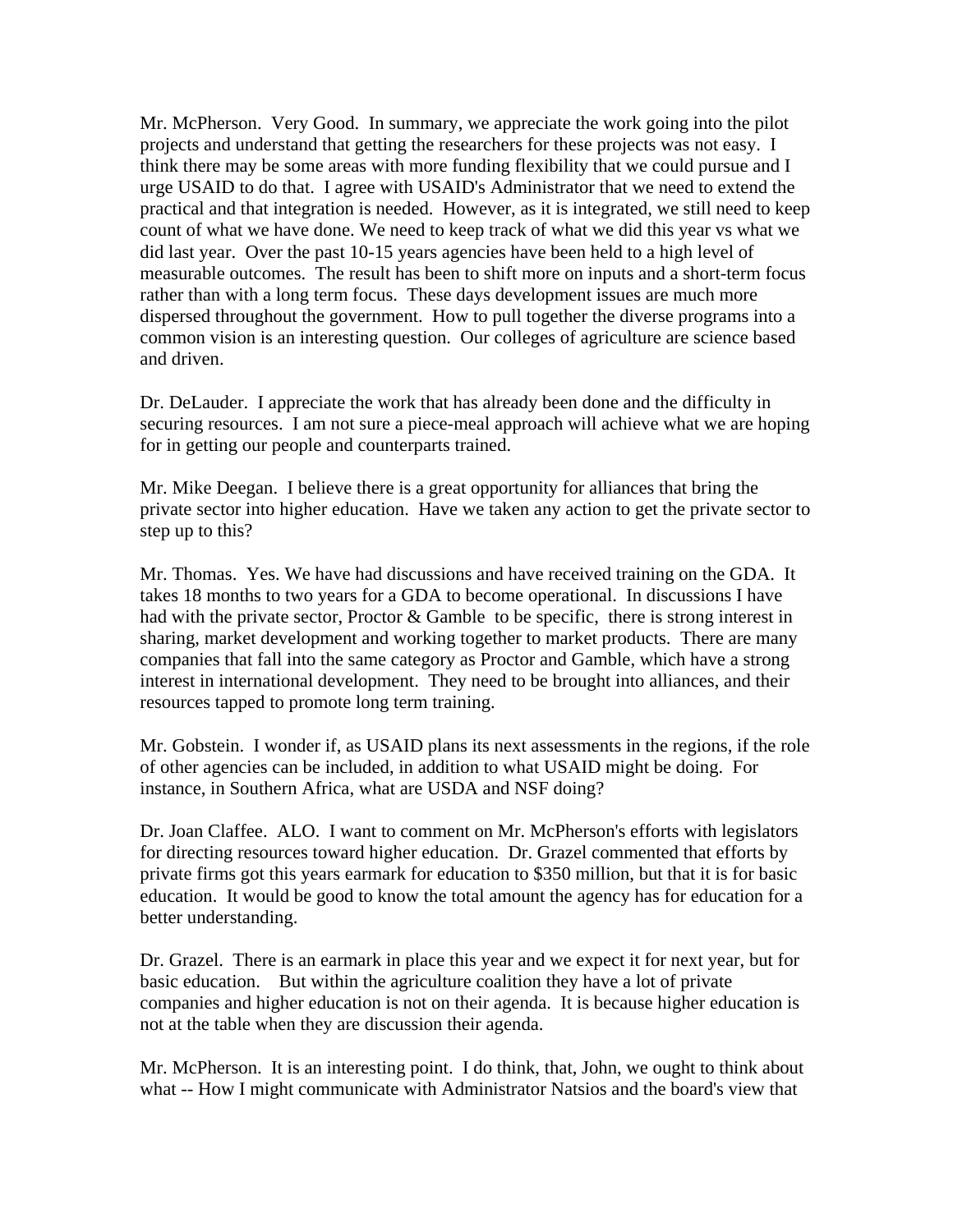the agency needs to see K-12 and higher education as an integrated whole as they go through their policy effort.

Mr. Hobgood. I was struck by how we seem to have a convergence of opinion here, by Carrie's comments, that higher eduction and training people from developing countries is critical to our own leadership in science and exposing our scientists to developing countries and overseas experience. If you couple that with the documented impact of having students train in the U.S. and they go back to become leaders in their country, I think there's an opportunity to rebuild that vision that John Grazel mentioned. By crafting a vision that supports the goals or needs of the participating agencies we could make our policy makers, both in our agencies and with appropriators that we need to re-engage in education in a big way.

Mr. Tim Resch. I think it is also important to look at the relevance or importance of certain countries, like Egypt, Israel. Jordan, Philippines or the Andean countries, and the countries identified by the MCA for support. We are in countries for a diversity of reasons and strategic interests, so extending the optic beyond Africa for Phase II might be appropriate.

Mr. McPherson. Good comment. Egypt is indeed strategic and we are there for longer term payoffs, and thus longer term investments make sense. Now lets move on to the Sherper Report.

Dr. Kenneth Sherper. I am amazed at the convergence of ideas I have heard today. My paper was to focus on the relationship between USAID and the universities and thus I proposed a number of very specific recommendations. Historically, we had a huge BIFAD Office and we had universities that had strong international departments and program offices. We had numerous consortia, and a large number of staff, both in USAID and with universities, devoted to these efforts in international development, particularly in agriculture. We had major long-term training programs with up to 9,500 long-term participant trainees, and that has declined much during the past 10-15 years. The decline in participant training parallels the decline in agriculture programs and staff, and the universities' capacity to implement international programs.

I have seen some good changes. Overall funding for agriculture programs for the Agency is again on the rise. There is an interest in expanding long-term training programs, and USAID is once again hiring new agricultural professional staff.

The key issue facing us is how do we make some changes to change perspectives on approach to the long-term capacity, and the capacity of staff within USAID, and to the resources available. We almost need a strategic effort to move Congressional decision makers.

There is convergence of views from USAID and the university community regarding the need and support for long-term training for human capacity development. We know that this is not a short-term activity. USAID has tremendous pressure to show short-term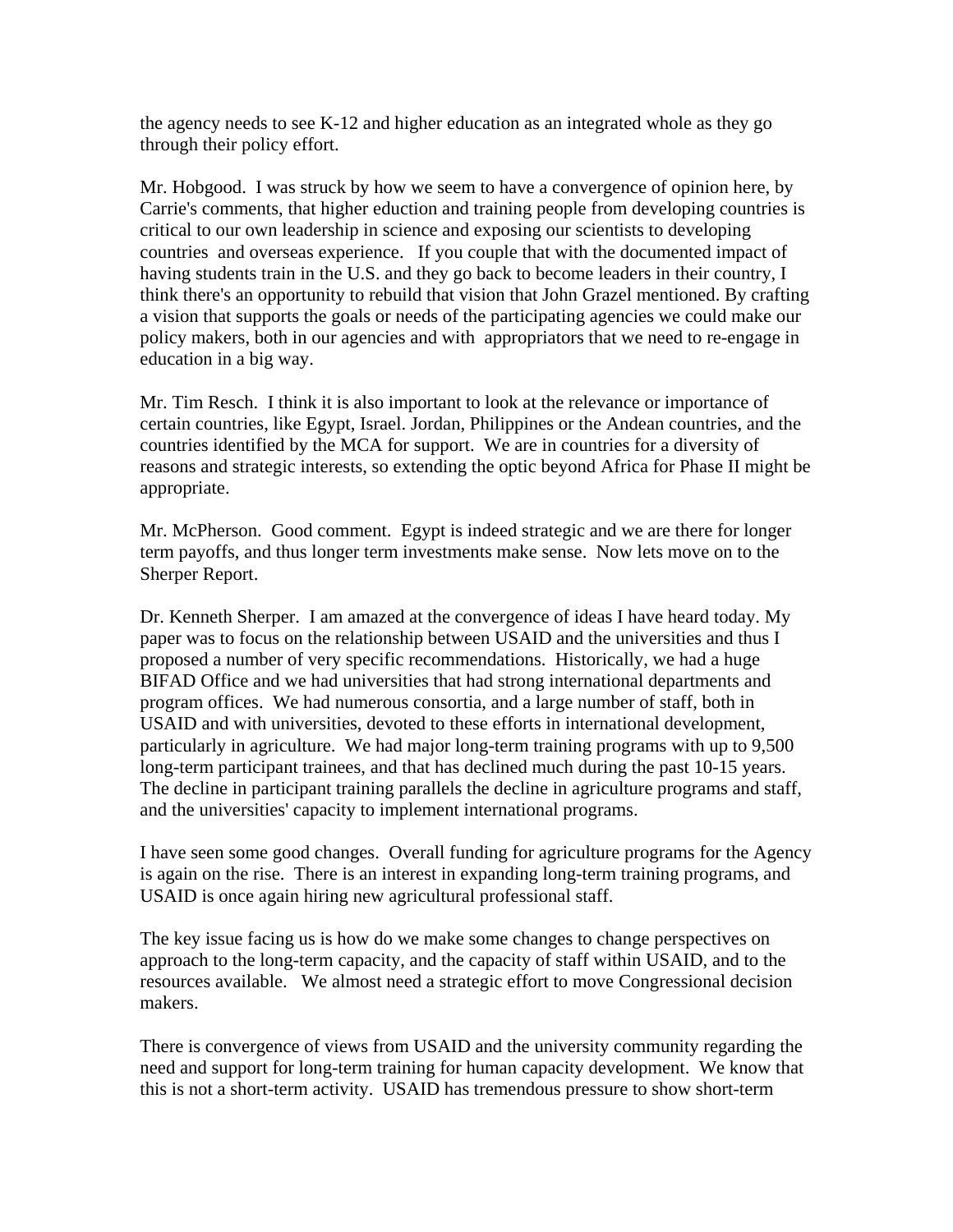results while contributing to long-term efforts. We need to communicate the longer-term vision of where you want to be and how to get there and to share that thinking with agencies that are working in the development business.

My recommendations largely focus on ways to improve the partnerships and procurement procedures and in long-term training. But today I will more with coordination and communication. I propose that USAID create or establish a small office or a coordinator for higher education. It cannot be large. USAID needs a focal point, a person to lead the dialogue and to work with Legislative Affairs and to advise the Administrator of the importance of this and other mandates under Title XII and related directives. An office as indicated above will promote the opportunities for engagement that we have not had in the past. The liaison office would be a catalyst to change the perspective on higher education and long-term training and draw attention as needed.

Dr. DeLauder. I share your concern about the communication/coordination problem, and I recognize that resources are always an issue. I believe the office could be crucial, if properly implemented and would help us bridge some of the challenges we face.

Dr. Sherper. I think this can be best accomplished by a push from BIFAD. It may take you Peter to meet with them and discuss this as we all know the shortage of resources and the limitations of the number of people in Washington. This needs to be taken to the highest levels in order to get it.

Mr. McPherson. I think that an office or and individual might be a good ides, but you've got Tom Hobgood there who couldn't be pushing harder. You've got Emmy Simmons who believes and works with us and who comes to every one of these meetings. I am just afraid that the issue is broader than that. I think this is the heart of what BIFAD has to do and it's not just articulating a view, its working with the Agency leadership and maybe working with Congress to shift the paradigm some. I love the participation of the other agencies here, particularly the NSF that has at least a 25 year agenda. I would like BIFAD to take this under advisement because we have to get at this. Thank you Ken for your excellent efforts.

Dr. Sherper. I did talk to a lot of people and my recommendations reflect comments from more than 40 universities.

Mr. McPherson. That is exactly what we needed. Now for the CRSP Guidelines and the SPARE Charter.

Mr. Anthony Laos. CRSP Guidelines were revised and approved in 1989 and were revised in 2000, but were not approved. I believe we are closer to having a mechanism for revising. John Swanson will comment.

Dr. John Swanson. We have worked on the CRSP Guidelines for some time and we were trying to get a person on board to do a first draft of a revision to streamline them into something user friendly and that would conform to the amendment of Title XII and to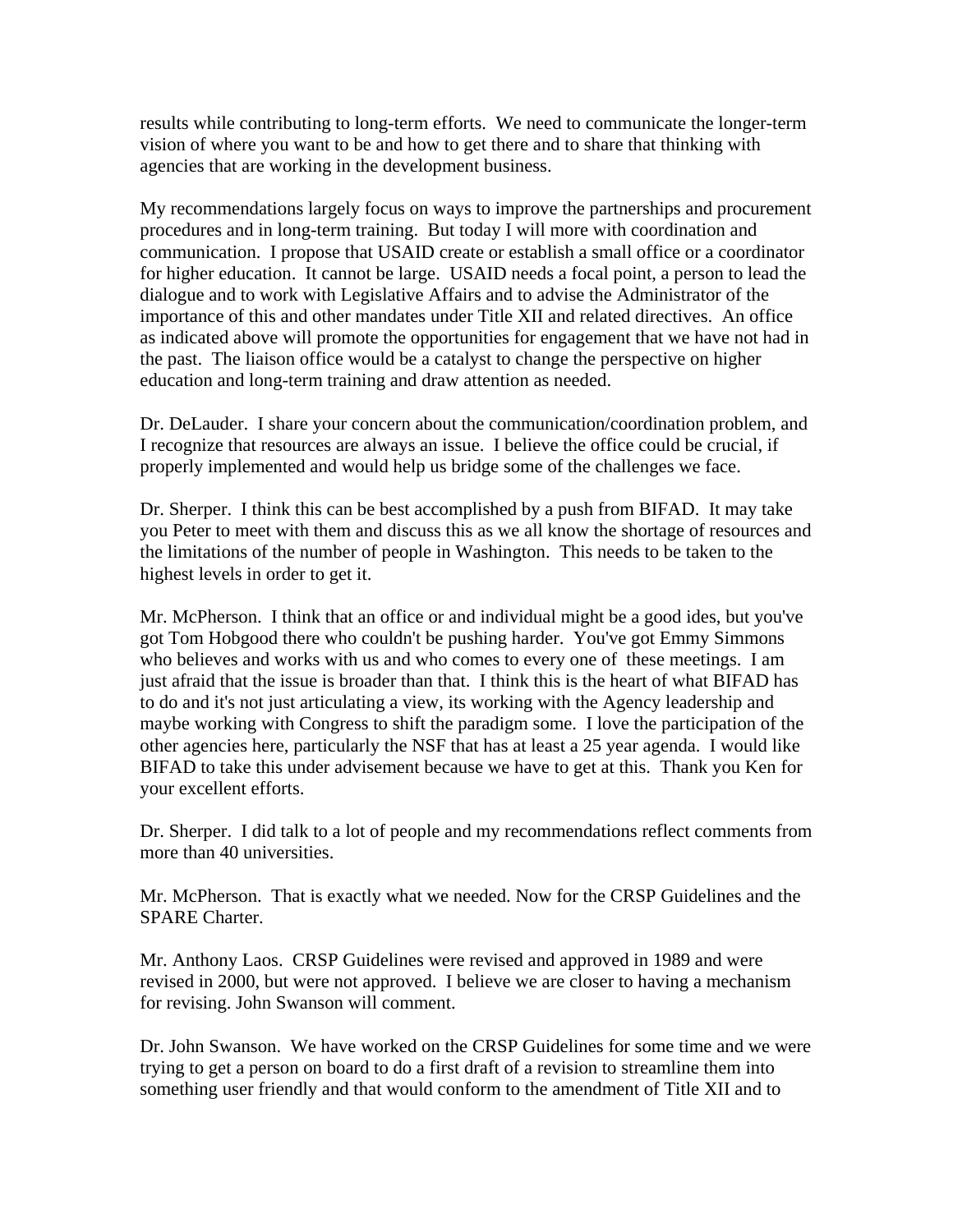also reflect the reorganization of the Agency, plus revised procurement procedures applicable to the CRSPs. Our procurement procedures were hung up, but we expect that hang up is now resolved and we should have a contractor on board within the next few weeks.

Mr. McPherson. Have the CRSPs worked through the guidelines?

Dr. Swanson. Yes, there has been substantial and repeated interaction with the CRSPs. John, would you care to comment.

Dr. John Yohe. INTSORMIL, CRSP Director. I have had considerable dialog with Dr. Deborah Rubin and others and we had a retreat at which other CRSP Directors had a chance to interact and share their issues and concerns, so yes, I think everybody provided input.

Mr. McPherson. One point I want to make is the need for periodic reviews of the CRSPs and the overall portfolio of CRSPs. Such a review process needs to be factored into the revised guidelines.

Mr. Hobgood. We have convened a group that has met twice, so far. We hope to have Dr. Sharon Quisenberry also engaged in the group, and it involves people from my office, the Natural Resource Management Office and people from Rob Bertram's shop. When David Sammons joins us we can advance the process even more. We will float the concept among the CRSP community to ensure that all have a chance to interact and we get an excellent product.

Mr. McPherson. Now lets move on to the SPARE Charter. I'd like to get out the major differences or issues.

Mr. Laos. John is going to do this with a powerpoint. The basic issues are the formation, how members are appointed, membership on SPARE, duties, and input from the board on agriculture of NASULGC.

Dr. Swanson. One change was to modernize it to build in Title XII language and that the revision is consistent with Agency reorganization. Agency general counsel suggested that we put together a package of, for example, the CRSP Guidelines, the SPARE Charter, The BIFAD Charter, and other similar documents in one place so that people could have access and have a better understanding of the whole process and the diverse partnerships. With respect to SPARE in particular, it was suggested that there be an executive committee consisting of the chair, the vice-chair and any working groups or task forces that are operational. There is a need to clarify the cost of operations. It clarifies that observers from both BIFAD and the Board on Agriculture of NASULGC will attend SPARE meetings. In the past only BIFAD had an official observer.

It is suggested that membership be expanded from six to eight persons to make it more likely to have a quorum. It is suggested that a quorum be set at five members. It is also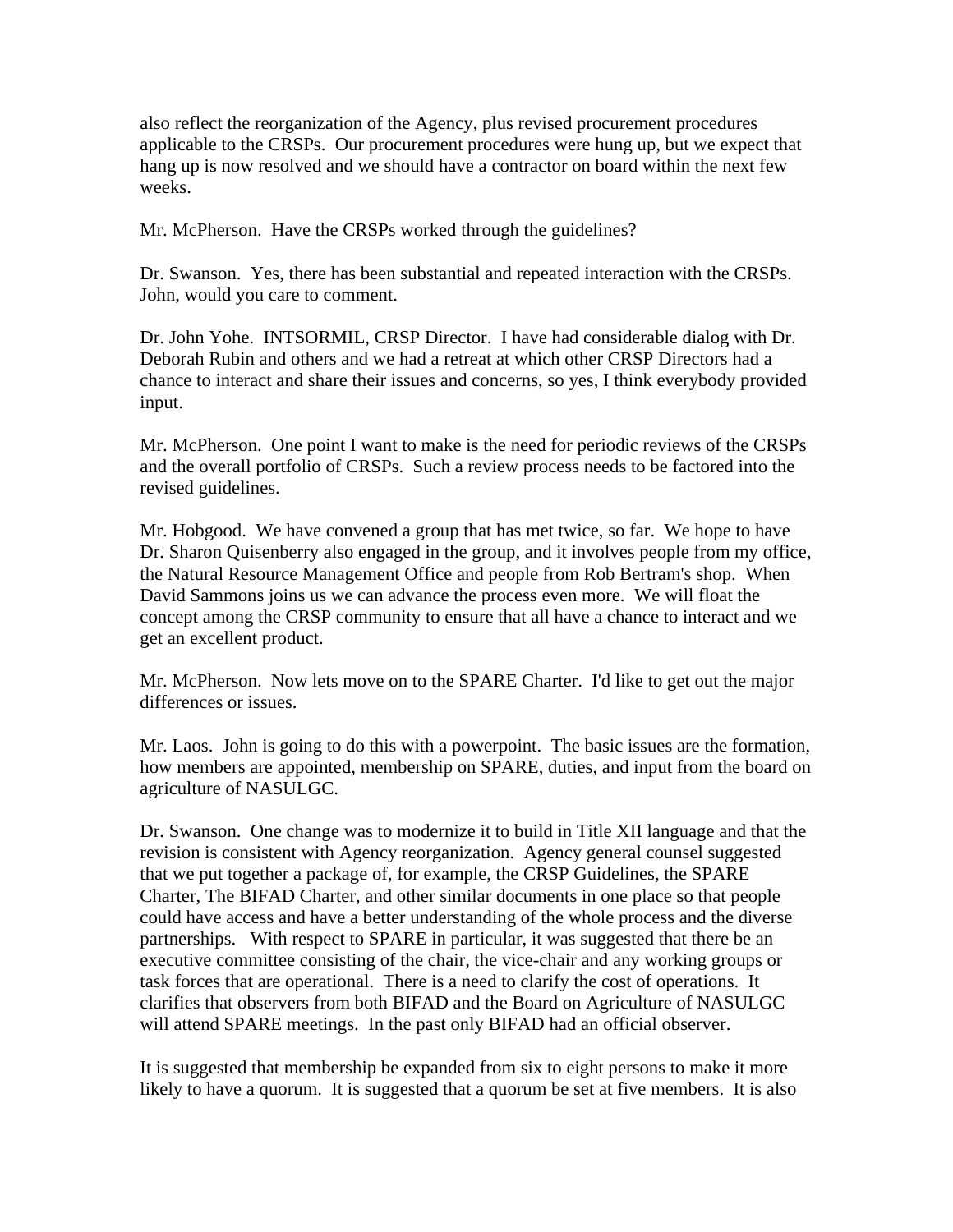suggested that a public and private sector representative be appointed. It was suggested that university members be appointed by the Chair of BIFAD while Agency members be appointed by the Administrator. This would overcome the problem of vacancies currently experienced.

Mr. McPherson. One question I would have would be is should it be all the BIFAD members to vote on members for approvbal or something as opposed to the Chair. Also more is needed on the role NASULGC should have in this. I don't think it is wrong for NASULGC to have a significant role to help us recruit good people. Lets flag this as an issue. By doing so can we enhance the level of people we cab recruit.

Dr. Swanson. Another suggestion was to broaden the functions beyond the CRSP reviews. Intent is to broaden the base and not be so caught up in only reviewing the CRSPs.

Mr. McPherson. On looking at some drafts it almost looked like we broaden the mandate it looksmuch like BIFAD's mandate instead of a subcommittee for specific purposes. I agree that it should be broader than looking only at the CRSPs. Fred Hutchison, formerly Provost at Ohio State and then President should be consulted on this one. Perhaps SPARE should be more of a research committee.

Mr. Laos. We tried to encompass a lot of different things and it did not look a lot like BIFAD's mandate.

Mr. McPherson. The original BIFAD had two committees and they were very active committees. One was research and the other ? It is good to have a focus, but not so narrow as to only review the CRSPs.

Dr. DeLauder. I agree with that.

Dr. Swanson. One of the concerns raised was whether SPARE has too many masters, but I think if we can define the purpose more clearly and differentiate between BIFAD and SPARE.

Mr. McPherson. And you can have a clause which says, and as other purposes assigned by BIFAD.

Dr. Swanson. Right. Our next steps will be to consolidate suggestions received and share the suggested revisions made with a wide number of stakeholders.

Dr. Tim Resch. ANE Bureau. I am raising the issue of homeland security and the impact on international students. It may be that the Office of International Programs is doing enough helping to address this, but it may also be a BIFAD, USAID role for Visas, arrival and departure dates, opportunities for third country travel to international